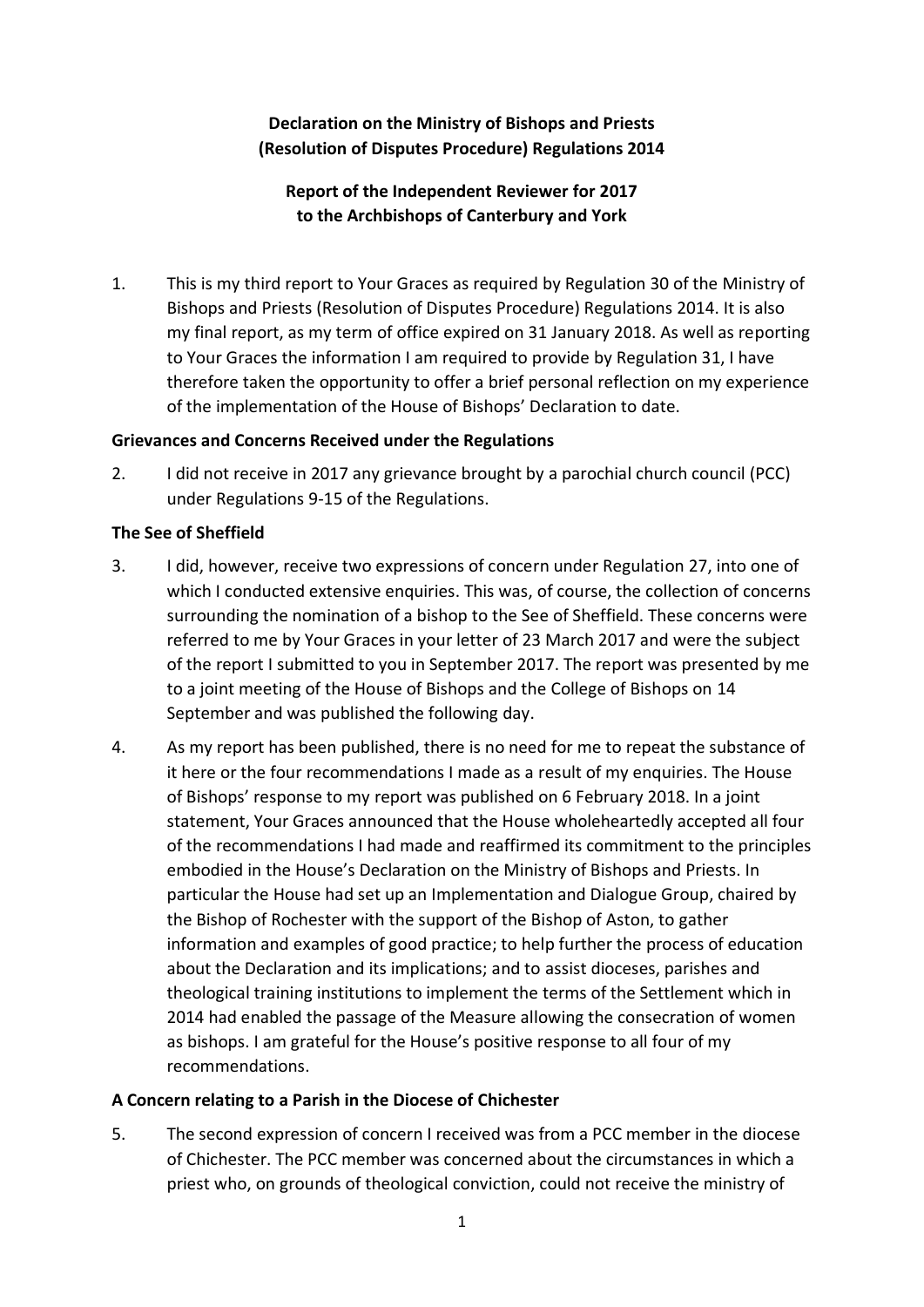women as bishops or priests, had been appointed to the parish of whose PCC the complainant was a member, a parish which had not passed a motion as set out in paragraph 20 of the House of Bishops' Declaration and indeed had previously had a female curate who had ministered to it during a lengthy interregnum. Consistent with his theological convictions, the priest appointed was not willing to allow an ordained woman to minister as a priest in the parish.

- 6. On receiving this expression of concern, I made some preliminary enquiries of the diocese about the circumstances and also sought legal advice on the issues raised. The legal advice I received was unequivocal: the parishioner's concern did not fall within my jurisdiction as Independent Reviewer. The reasoning which led to this conclusion is set out in the appendix to this report. In brief, it may be summarised as follows. The jurisdiction of the Independent Reviewer relates to expressions of concern or grievances arising from the arrangements for which the House of Bishops' Declaration on the Ministry of Bishops and Priests makes provision. The particular situation raised – which as I have said concerned the appointment of a priest who, on grounds of theological conviction, was unable to receive the ministry of women bishops or priests, to a parish where the parishioners are not of that conviction – was not a situation in respect of which the Declaration made any arrangements. Consequently any cause for concern to which such an appointment might give rise was not a concern in relation to an aspect of the operation of the Declaration and was not therefore within the remit of the Independent Reviewer.
- 7. The advice also confirmed that, although the appointment made in the parish was that of a priest in charge rather than an incumbent, the PCC had in practice been afforded the same rights as they would legally have been entitled to if the appointment had been one of an incumbent. Moreover the person appointed as priest in charge had the same rights under Canon C 8 to allow another priest to officiate or not to officiate in his parish as an incumbent would have.
- 8. In the light of this legal advice, I informed the PCC member who had been in touch with me that I could not enquire further into the matter, nor would it be appropriate for me to comment on the particular circumstances surrounding the appointment of the priest in charge or the handling of the appointment by the diocese of Chichester. My letter continued:

"Nonetheless I am concerned that the situation you have drawn to my attention raises an issue of principle and of pastoral practice which it would be helpful for the Church as a whole to consider. It is clear to me that, provided the requirements of the parochial appointments system are observed, it is entirely acceptable under the terms of the House of Bishops' Declaration for a priest who on theological grounds cannot accept the ministry of women to be appointed to a parish which has not passed a resolution under the Declaration and indeed has a history of having accepted the ministry of women. The question raised is, I think, a narrower one and is as follows: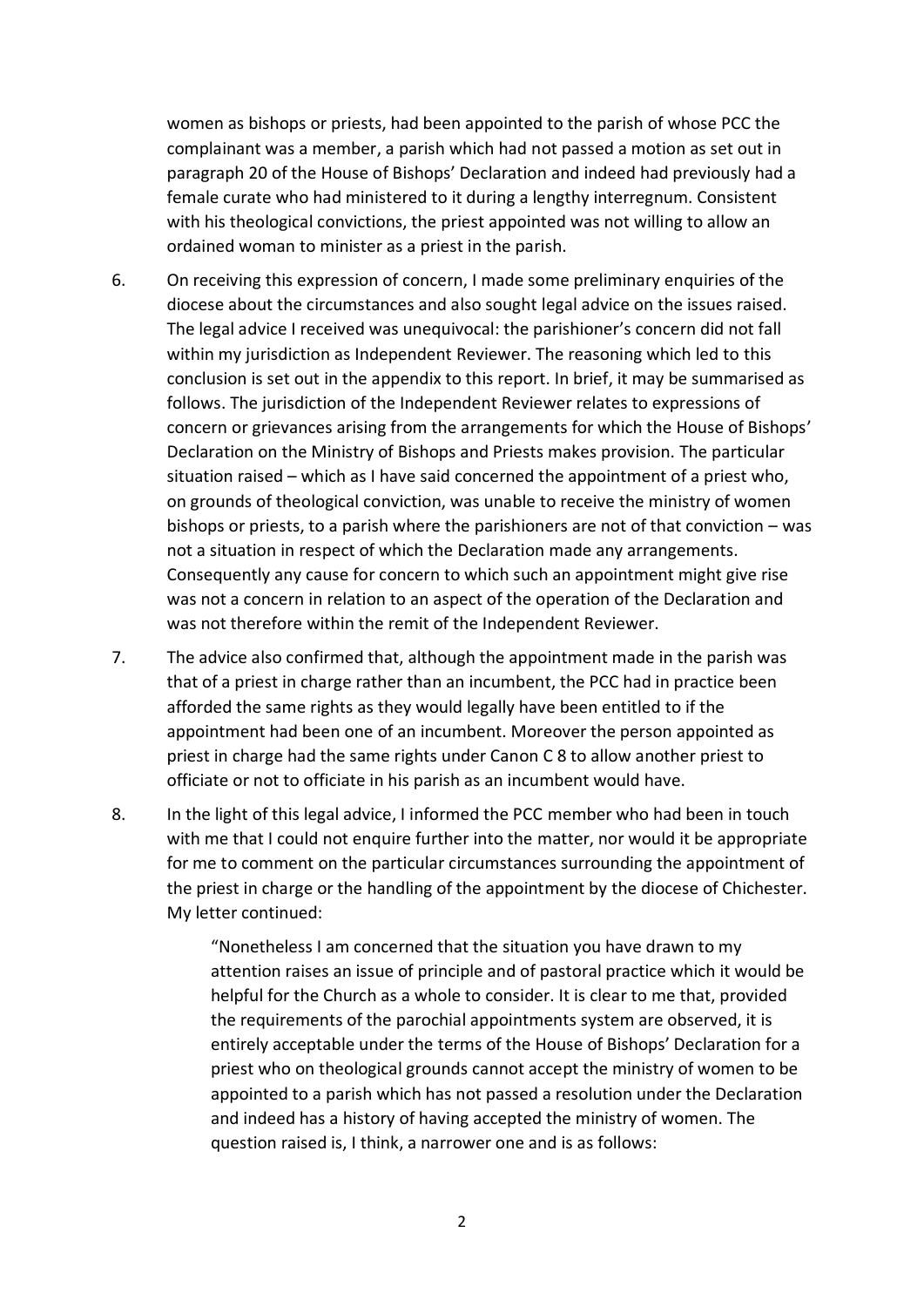*Before an appointment is made to a parish which has not passed a resolution under the terms of the House of Bishops' Declaration, does the PCC have a right to express a view on whether or not the parish would be willing to accept the appointment of a priest who, on grounds of theological conviction, cannot receive the ministry of women as bishops or priests?*

"I should emphasise that in identifying this issue as one which I believe should be addressed, I do not imply any criticism of or view on what happened in relation to [the parish concerned]. For the reasons I have given I have no jurisdiction to do that, nor have I enquired sufficiently closely into the matters you referred to me to have the basis on which I could express a view one way or the other. My concern simply arises from the affirmation in the House of Bishops' Declaration of the need for reciprocity and the mutual flourishing of all and my sense that, if this is to be fully delivered, the Church as a whole would benefit from some further consideration of the pastoral implications of what should happen in the kind of circumstances which were to be found [in the parish you mention].

"In my report last year on my Review of a Nomination to the See of Sheffield, I recommended that the House of Bishops commission a group to review the practical and pastoral implementation of the Declaration. I understand that the House's response to this and other recommendations in my report is to be announced shortly. I will also shortly be preparing my annual report to the Archbishops of Canterbury and York. I intend to draw attention in that report to our exchange of correspondence and to recommend that, assuming my recommendation in the Sheffield report is accepted, the issue of principle I have identified above is addressed by the group I proposed be appointed. It will be for the group itself to decide whether and if so how to pursue the matter but I hope that it will choose to approach it not primarily as a legal question but as one where the development of pastoral advice on how best to handle such circumstances will assist mutual flourishing in the whole church.

"I hope you will accept that, in the circumstances I have described, this represents a sensible and proportionate way of handling the matter you raised with me."

- 9. **Accordingly I recommend to Your Graces that the issue of pastoral practice identified above be referred for consideration to the Implementation and Dialogue Group which the House of Bishops has established following my recommendation in my report on the See of Sheffield.**
- 10. The case I have described raises a further issue of some importance, in respect of the remit of the Independent Reviewer. The legal advice I received reflects the fact that the House of Bishops' Declaration essentially concerns the making of arrangements for those who, on theological grounds, cannot accept the ministry of women as bishops and priests, rather than arrangements for those who are happy to receive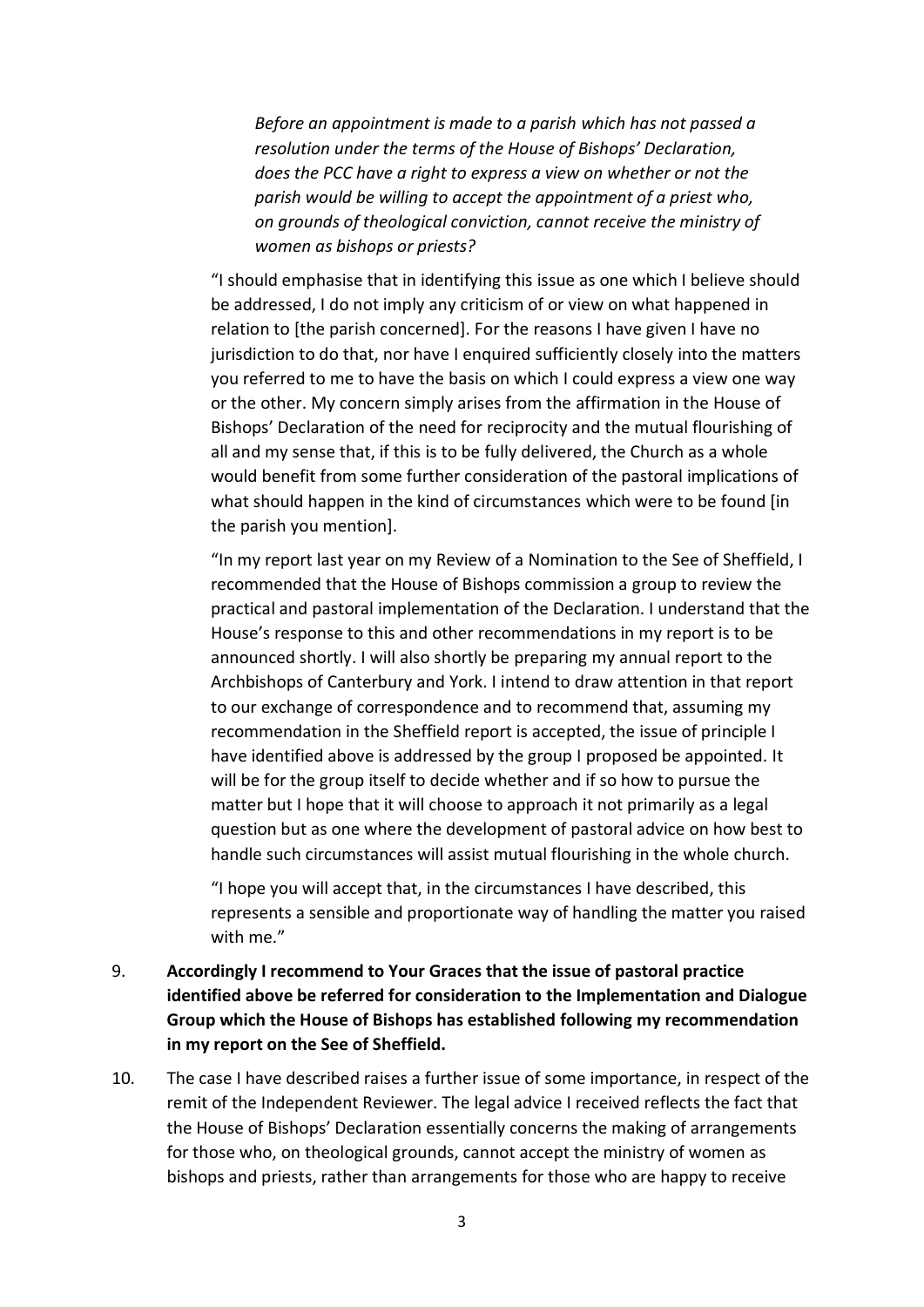such ministry. However, its effect appears to be to confine the Independent Reviewer to the consideration of expressions of concern relating only to arrangements made under the Declaration: the application of the Five Guiding Principles and Three Supporting Principles set out in the Declaration – the Three Supporting Principles being simplicity, reciprocity and mutuality (or mutual flourishing) – to those who have no difficulty in accepting the ministry of women as bishops and priests appears to be placed outside the Independent Reviewer's jurisdiction (except where those concerns arise directly in consequence of an arrangement made under the Declaration). I am unsure whether this was intended by the authors of the 2014 Settlement and I am uneasy about the Independent Reviewer becoming seen solely or very largely as a channel of potential redress for those who, on theological grounds, cannot accept women's ministry as bishops and priests as opposed to a channel through whom the application of the Five Guiding Principles may be considered whatever the circumstances in which they are relevant.

11. It is not for me to say more of substance on this matter than that **I also recommend that the issue of the scope of the Independent Reviewer's jurisdiction which I have identified above be examined in whatever way seems best to Your Graces and the House**. I simply observe that reaching a conclusion on the matter will require not only reflection on the intentions of those who fashioned the 2014 Settlement but also on legal issues and on how the role of the Independent Reviewer should sit alongside the developing function of the House's newly established Dialogue and Implementation Group.

### **Other Correspondence Received**

12. In addition to the two cases mentioned above, I received in the course of 2017 various other items of correspondence expressing concern about matters relating to the 2014 Settlement. However, none of these in my view constituted an expression of concern raising an issue of general principle in respect of the 2014 Settlement which would have justified me treating them as an expression of concern under Regulation 27. Wherever possible and appropriate I referred those who had written to me to the relevant diocesan authority.

### **The 2014 Settlement in Practice**

13. It may be appropriate to conclude my report with a few brief reflections on how the implementation of the 2014 Settlement is proceeding in practice. While no comprehensive information has been gathered so far on this, a paper presented by the Archdeacon of Berkshire, the Venerable Olivia Graham, to a colloquium on the Five Guiding Principles held at Corpus Christi College, Oxford on 28 October 2017, which drew on information supplied by archdeacons from twenty-two dioceses, concluded that:

"… on the whole it's all going remarkably well, and the Church of England at a local level is behaving with characteristic flexibility, good humour and pragmatism".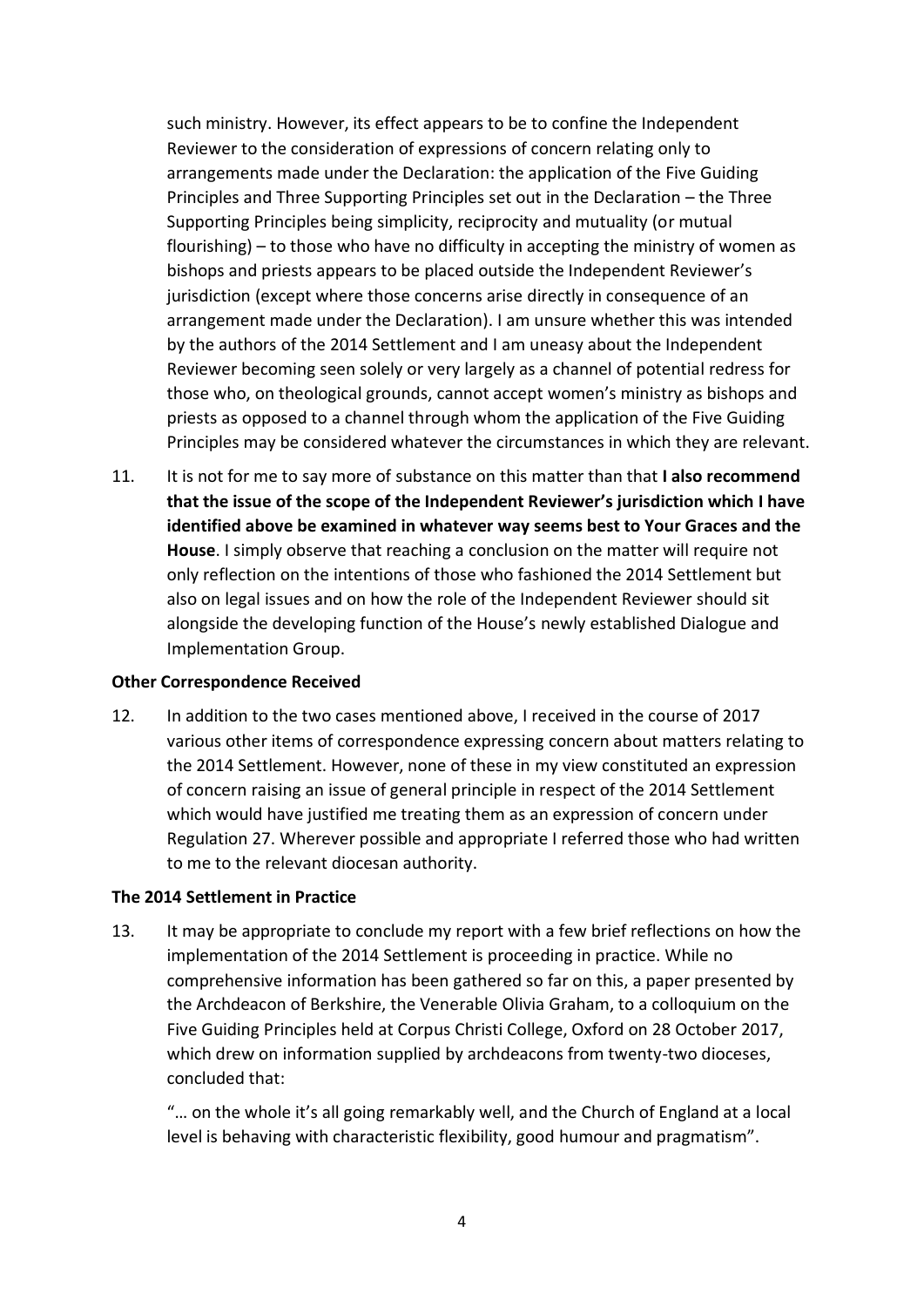With her permission, I am making the Archdeacon of Berkshire's paper available to the Implementation and Dialogue Group mentioned earlier. The fact that in the first three years of the arrangements which followed the 2014 Settlement, no grievance has yet been brought by a PCC concerning the manner in which arrangements have been made under the Declaration for its parish, is at least circumstantial evidence that the Archdeacon's conclusion is well founded. She writes at the end of her paper:

"On the whole it appears that the Five Guiding Principles are being used with common sense and courtesy, generosity and good will. There are about twelve thousand, six hundred parishes in the Church of England. Only about five hundred (less than four percent) of these have written letters of request [under paragraph 20 of the House of Bishops' Declaration]. How many more will come remains to be seen, but so far, this "Settlement" appears to have had the intended effect of enabling the Church of England to stay together as a family."

Whilst it is clear from my experience as Independent Reviewer over the past three years that tensions and anxieties remain and that there cannot be any grounds for complacency, overall my experience suggests that the Archdeacon's conclusion appears to be well founded.

#### **Concluding Remarks**

14. As this is my final report to Your Graces, I wish to put on record the valuable support and assistance I have received throughout my period of office from Mr Jonathan Neil-Smith and Ms Sue Moore of the Archbishops' Council's Secretariat and Mr Stephen Slack and the Revd Alexander McGregor, respectively Chief Legal Adviser and Deputy Legal Adviser to the Council. Their wise advice and practical help has been exemplary and in the best traditions of diligent lay servants of the Church. Your Graces have announced that Sir William Fittall will succeed me as Independent Reviewer. In wishing him well, I have no doubt that he will find himself equally well served.

Sir Philip Mawer 26 February 2018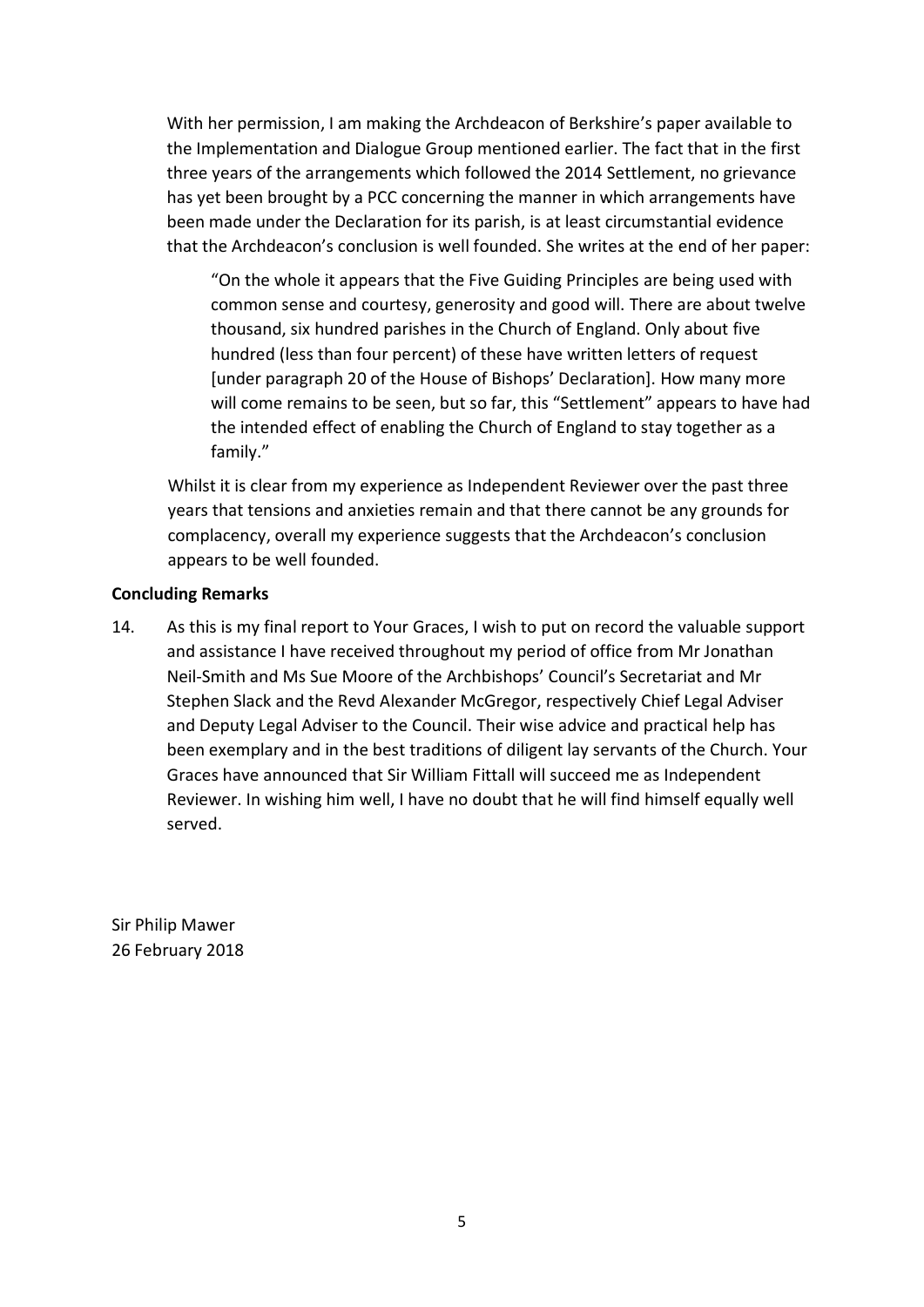## **A Concern relating to a Parish in the Diocese of Chichester**

*Is the concern that has been raised within the remit of the Independent Reviewer?*

1. The starting point is Canon C 29 (Of the House of Bishops' Declaration on the Ministry of Bishops and Priests), paragraph 1 of which provides–

The House of Bishops shall be under a duty to make Regulations prescribing a procedure for the resolution of disputes arising from the arrangements for which the House of Bishops' Declaration on the Ministry of Bishops and Priests makes provision.

(The remaining paragraphs of Canon C 29 are concerned with the procedure for making and amending the Regulations.)

- 2. The House of Bishops made the Declaration on the Ministry of Bishops and Priests (Resolution of Disputes Procedure) Regulations ('the Regulations') 2014 on 17th November 2014.
- 3. Regulation 27 of the Regulations provides–

Any person may raise a concern, in writing, with the Independent Reviewer in relation to any aspect of the operation of the House of Bishops' Declaration. Any such concern may relate to more than one act or omission under the House of Bishops' Declaration and to more than one parish or diocese.

- 4. Regulations 28 and 29 provide for the undertaking of inquiries by the Independent Reviewer into the subject matter of concerns raised under regulation 27.
- 5. The effect of Canon C 29 is that the Regulations made under it must relate to the resolution of disputes about matters in respect of which the House of Bishops' declaration makes 'arrangements'. Regulation 27 is consistent with that in referring to "the operation of" the Declaration. The term 'arrangements' in Canon C 29 should not be construed too narrowly; it should be taken as encompassing any provision made by the Declaration, whether of a greater or lesser degree of formality or specificity. But where the Declaration simply makes no provision in relation to a particular situation, there are no 'arrangements' and, for the purposes of regulation 27, a concern about that situation would not be a concern about the operation of the Declaration.
- 6. The particular situation raised by Mr X concerns the issue of the appointment of a priest who, on grounds of theological conviction, is unable to receive the ministry of women bishops or priests, to a parish where the parishioners are not of that conviction. That is not a situation in respect of which the Declaration makes any arrangements. Any cause for concern such an appointment might give rise to is not a concern in relation to an aspect of the operation of the Declaration.